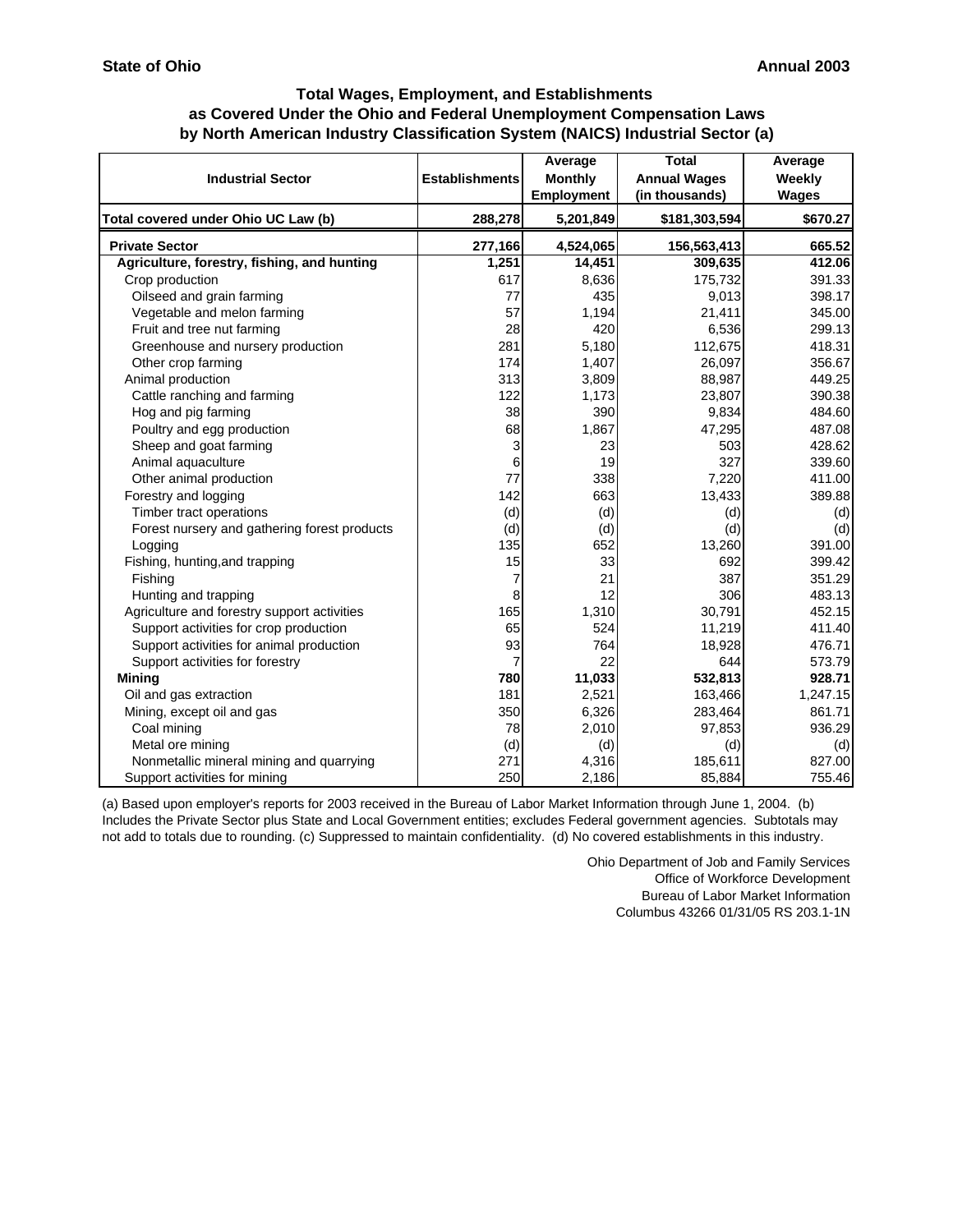|                                               |                       | Average           | <b>Total</b>        | Average    |
|-----------------------------------------------|-----------------------|-------------------|---------------------|------------|
| <b>Industrial Sector</b>                      | <b>Establishments</b> | <b>Monthly</b>    | <b>Annual Wages</b> | Weekly     |
|                                               |                       | <b>Employment</b> | (in thousands)      | Wages      |
| <b>Utilities</b>                              | 576                   | 22,623            | \$1,511,318         | \$1,284.71 |
| <b>Utilities</b>                              | 576                   | 22,623            | 1,511,318           | 1,284.71   |
| Power generation and supply                   | 345                   | 17,655            | 1,249,495           | 1,361.02   |
| Natural gas distribution                      | 130                   | 3,773             | 214,649             | 1,094.13   |
| Water, sewage, and other systems              | 101                   | 1,195             | 47,174              | 759.06     |
| <b>Construction</b>                           | 29,706                | 230,179           | 8,831,773           | 737.87     |
| Construction of buildings                     | 8,711                 | 56,055            | 2,222,513           | 762.48     |
| Residential building construction             | 6,709                 | 28,332            | 958,119             | 650.33     |
| Nonresidential building construction          | 2,002                 | 27,723            | 1,264,394           | 877.08     |
| Heavy and civil engineering construction      | 1,743                 | 23,736            | 1,134,425           | 919.12     |
| Utility system construction                   | 780                   | 10,891            | 477,897             | 843.87     |
| Land subdivision                              | 334                   | 1,558             | 68,600              | 846.92     |
| Highway, street, and bridge construction      | 397                   | 9,675             | 523,981             | 1,041.48   |
| Other heavy construction                      | 233                   | 1,612             | 63,947              | 762.71     |
| Specialty trade contractors                   | 19,252                | 150,388           | 5,474,835           | 700.10     |
| Building foundation and exterior contractors  | 4,784                 | 33,998            | 1,084,251           | 613.29     |
| Building equipment contractors                | 6,431                 | 65,459            | 2,652,765           | 779.35     |
| Building finishing contractors                | 4,626                 | 28,059            | 906,026             | 620.96     |
| Other specialty trade contractors             | 3,411                 | 22,872            | 831,793             | 699.37     |
| Manufacturing                                 | 18,996                | 844,970           | 38,790,752          | 882.85     |
| Food manufacturing                            | 1,057                 | 56,004            | 2,207,787           | 758.12     |
| Animal food manufacturing                     | 70                    | 2,778             | 130,781             | 905.38     |
| Grain and oilseed milling                     | 31                    | 1,798             | 100,275             | 1,072.35   |
| Sugar and confectionery product manufacturing | (c)                   | (c)               | (c)                 | (c)        |
| Fruit and vegetable preserving and specialty  | 68                    | 12,114            | 500,570             | 794.65     |
| Dairy product manufacturing                   | 68                    | 8,176             | 406,087             | 955.13     |
| Animal slaughtering and processing            | 178                   | 9,413             | 340,490             | 695.63     |
| Seafood product preparation and packaging     | (d)                   | (d)               | (d)                 | (d)        |
| Bakeries and tortilla manufacturing           | 444                   | 12,588            | 386,103             | 589.83     |
| Other food manufacturing                      | 102                   | 7,343             | 300,118             | 786.04     |
| Beverage and tobacco product manufacturing    | 84                    | 6,751             | 279,703             | 796.81     |
| <b>Textile mills</b>                          | 101                   | 3,458             | 140,957             | 783.88     |
| Fiber, yarn, and thread mills                 | 3                     | 8                 | 176                 | 450.54     |
| <b>Fabric mills</b>                           | 37                    | 1,481             | 48,240              | 626.37     |
| Textile and fabric finishing mills            | 61                    | 1,969             | 92,541              | 903.63     |

(a) Based upon employer's reports for 2003 received in the Bureau of Labor Market Information through June 1, 2004. (b) Includes the Private Sector plus State and Local Government entities; excludes Federal government agencies. Subtotals may not add to totals due to rounding. (c) Suppressed to maintain confidentiality. (d) No covered establishments in this industry.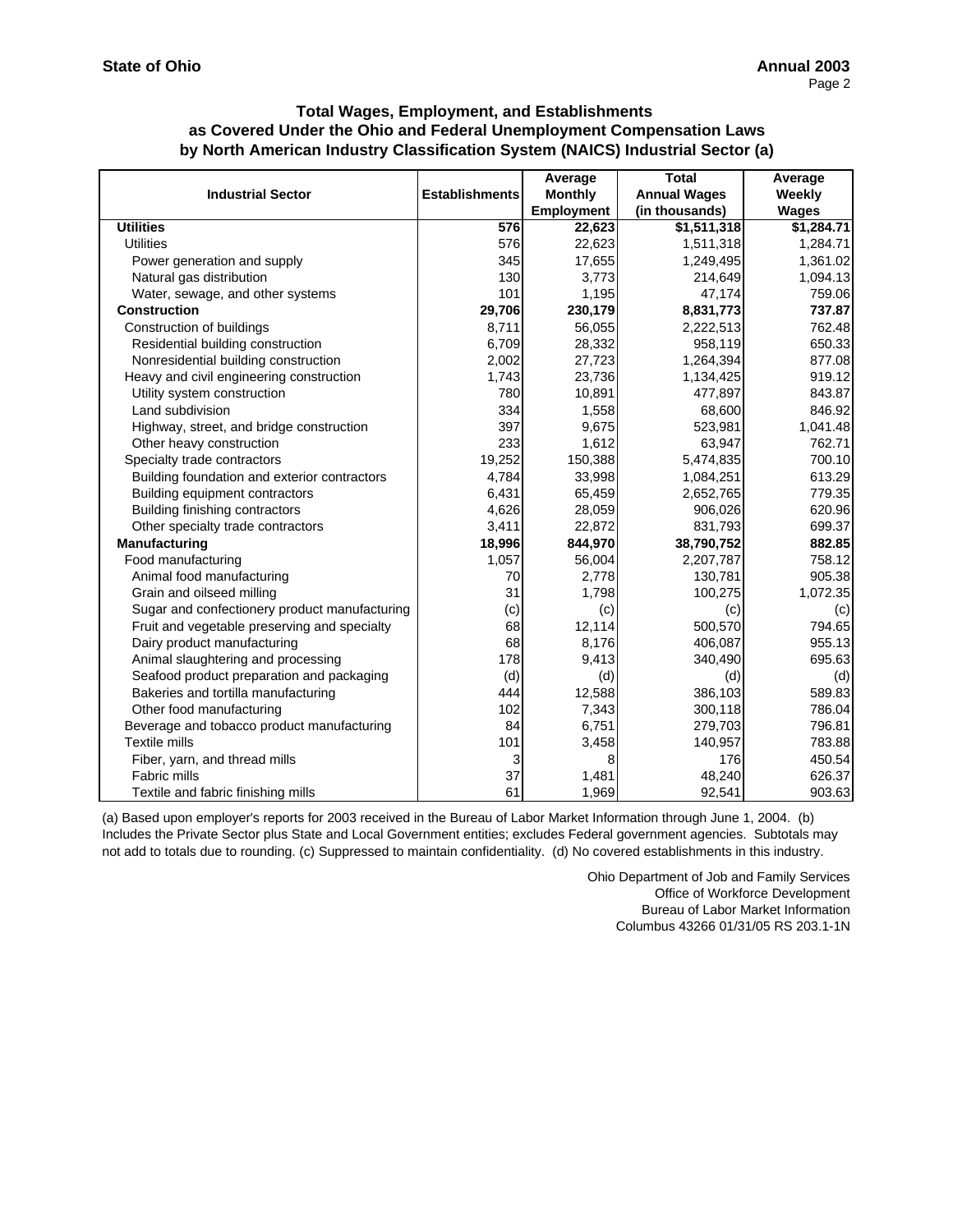|                                             |                       | Average           | <b>Total</b>        | Average      |
|---------------------------------------------|-----------------------|-------------------|---------------------|--------------|
| <b>Industrial Sector</b>                    | <b>Establishments</b> | <b>Monthly</b>    | <b>Annual Wages</b> | Weekly       |
|                                             |                       | <b>Employment</b> | (in thousands)      | <b>Wages</b> |
| Textile product mills                       | 280                   | 5.094             | \$134,050           | \$506.10     |
| Textile furnishings mills                   | 93                    | 1,732             | 48,591              | 539.67       |
| Other textile product mills                 | 186                   | 3,362             | 85,460              | 488.83       |
| Apparel manufacturing                       | 160                   | 3,201             | 91,522              | 549.90       |
| Apparel knitting mills                      | 4                     | 15                | 515                 | 642.94       |
| Cut and sew apparel manufacturing           | 136                   | 2,848             | 78,158              | 527.73       |
| Accessories and other apparel manufacturing | 21                    | 337               | 12,848              | 733.00       |
| Leather and allied product manufacturing    | 30                    | 767               | 24,684              | 618.98       |
| Leather and hide tanning and finishing      | (d)                   | (d)               | (d)                 | (d)          |
| Footwear manufacturing                      | (d)                   | (d)               | (d)                 | (d)          |
| Other leather product manufacturing         | 23                    | 588               | 14,410              | 471.48       |
| Wood product manufacturing                  | 733                   | 18,864            | 554,388             | 565.15       |
| Sawmills and wood preservation              | 118                   | 1,796             | 47,000              | 503.19       |
| Plywood and engineered wood product mfg.    | 63                    | 2,701             | 88,090              | 627.19       |
| Other wood product manufacturing            | 553                   | 14,367            | 419,298             | 561.23       |
| Paper manufacturing                         | 435                   | 26,926            | 1,184,275           | 845.83       |
| Pulp, paper, and paperboard mills           | 47                    | 5,500             | 300,007             | 1,049.04     |
| Converted paper product manufacturing       | 389                   | 21,426            | 884,268             | 793.67       |
| Printing and related support activities     | 1,782                 | 34,101            | 1,305,181           | 736.04       |
| Petroleum and coal products manufacturing   | 151                   | 4,613             | 269,962             | 1,125.37     |
| Chemical manufacturing                      | 772                   | 48,928            | 2,748,108           | 1,080.13     |
| Basic chemical manufacturing                | 168                   | 11,189            | 720,465             | 1,238.25     |
| Resin, rubber, and artificial fibers mfg.   | 104                   | 5,291             | 298,387             | 1,084.60     |
| Agricultural chemical manufacturing         | 30                    | 2,364             | 155,818             | 1,267.52     |
| Pharmaceutical and medicine manufacturing   | 52                    | 4,732             | 289,336             | 1,175.77     |
| Paint, coating, and adhesive manufacturing  | 130                   | 8,017             | 419,668             | 1,006.67     |
| Soap, cleaning compound, and toiletry mfg.  | 106                   | 9,179             | 450,321             | 943.44       |
| Other chemical product and preparation mfg. | 182                   | 8,155             | 414,113             | 976.56       |
| Plastics and rubber products manufacturing  | 1,110                 | 75,020            | 2,849,534           | 730.46       |
| Plastics product manufacturing              | 838                   | 53,081            | 1,925,804           | 697.69       |
| Rubber product manufacturing                | 272                   | 21,939            | 923,730             | 809.71       |
| Nonmetallic mineral product manufacturing   | 890                   | 35,390            | 1,530,717           | 831.79       |
| Clay product and refractory manufacturing   | 177                   | 8,602             | 298,408             | 667.12       |
| Glass and glass product manufacturing       | 138                   | 10,953            | 514,805             | 903.83       |
| Cement and concrete product manufacturing   | 384                   | 7,796             | 298,547             | 736.46       |

(a) Based upon employer's reports for 2003 received in the Bureau of Labor Market Information through June 1, 2004. (b) Includes the Private Sector plus State and Local Government entities; excludes Federal government agencies. Subtotals may not add to totals due to rounding. (c) Suppressed to maintain confidentiality. (d) No covered establishments in this industry.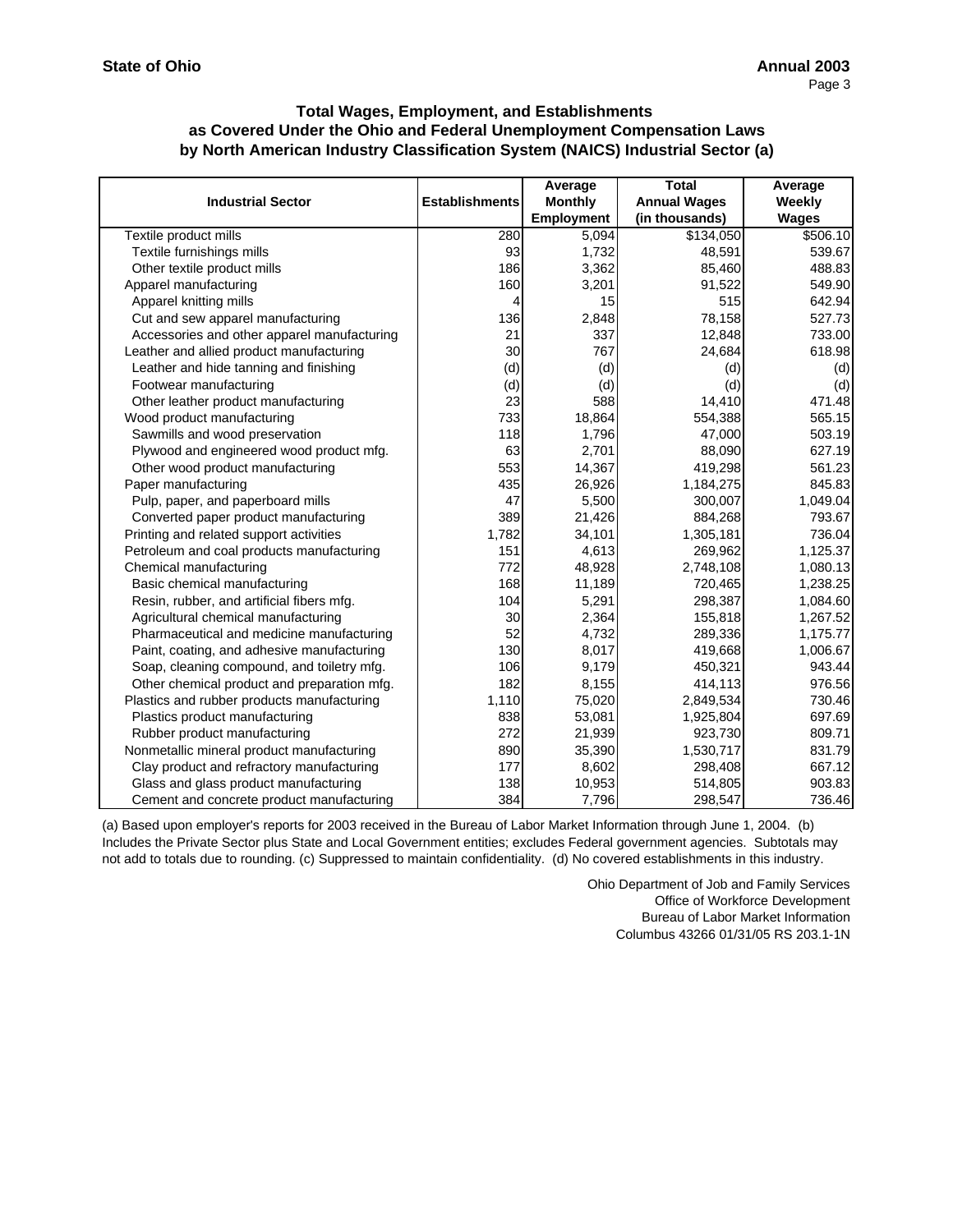|                                                   |                       | Average        | <b>Total</b>        | Average      |
|---------------------------------------------------|-----------------------|----------------|---------------------|--------------|
| <b>Industrial Sector</b>                          | <b>Establishments</b> | <b>Monthly</b> | <b>Annual Wages</b> | Weekly       |
|                                                   |                       | Employment     | (in thousands)      | <b>Wages</b> |
| Lime and gypsum product manufacturing             | 24                    | 1,004          | \$45,073            | \$863.56     |
| Other nonmetallic mineral products                | 167                   | 7,035          | 373,884             | 1,022.06     |
| Primary metal manufacturing                       | 554                   | 57,538         | 3,038,012           | 1,015.38     |
| Iron and steel mills and ferroalloy manufacturing | 66                    | 14,808         | 852,158             | 1,106.65     |
| Steel product mfg. from purchased steel           | 127                   | 10,286         | 463,416             | 866.44       |
| Alumina and aluminum production                   | 54                    | 5,033          | 203,969             | 779.42       |
| Other nonferrous metal production                 | 62                    | 8,904          | 590,006             | 1,274.33     |
| Foundries                                         | 247                   | 18,508         | 928,463             | 964.73       |
| Fabricated metal product manufacturing            | 4,268                 | 114,353        | 4,763,891           | 801.13       |
| Forging and stamping                              | 256                   | 11,945         | 512,788             | 825.54       |
| Cutlery and handtool manufacturing                | 123                   | 5,490          | 205,891             | 721.15       |
| Architectural and structural metals mfg.          | 683                   | 17,764         | 673,247             | 728.85       |
| Boiler, tank, and shipping container mfg.         | 119                   | 8,283          | 423,664             | 983.58       |
| Hardware manufacturing                            | 41                    | 1,257          | 49,667              | 759.94       |
| Spring and wire product manufacturing             | 105                   | 4,173          | 155,284             | 715.67       |
| Machine shops and threaded product mfg.           | 1,852                 | 24,155         | 918,728             | 731.44       |
| Coating, engraving, and heat treating metals      | 621                   | 14,452         | 521,078             | 693.37       |
| Other fabricated metal product manufacturing      | 469                   | 26,833         | 1,303,544           | 934.21       |
| Machinery manufacturing                           | 2,447                 | 85,162         | 3,867,825           | 873.40       |
| Ag., construction, and mining machinery mfg.      | 119                   | 5,593          | 206,318             | 709.42       |
| Industrial machinery manufacturing                | 309                   | 9,573          | 449,606             | 903.19       |
| Commercial and service industry machinery         | 116                   | 6,521          | 303,237             | 894.29       |
| HVAC and commercial refrigeration equipment       | 96                    | 8,249          | 361,613             | 842.98       |
| Metalworking machinery manufacturing              | 1,228                 | 25,852         | 1,168,928           | 869.56       |
| Turbine, and power transmission equipment mfg.    | 90                    | 5,046          | 231,535             | 882.40       |
| Other general purpose machinery manufacturing     | 489                   | 24,329         | 1,146,588           | 906.33       |
| Computer and electronic product manufacturing     | 621                   | 27,949         | 1,413,869           | 972.83       |
| Computer and peripheral equipment mfg.            | 42                    | 3,123          | 179,498             | 1,105.19     |
| Communications equipment manufacturing            | 64                    | 4,715          | 273,232             | 1,114.50     |
| Audio and video equipment manufacturing           | 12                    | 144            | 5,117               | 681.33       |
| Semiconductor and electronic component mfg.       | 171                   | 7,517          | 306,979             | 785.35       |
| Electronic instrument manufacturing               | 299                   | 11,937         | 616,787             | 993.62       |
| Magnetic media manufacturing and reproducing      | 33                    | 512            | 32,257              | 1,210.60     |
| Electrical equipment and appliance mfg.           | 479                   | 36,060         | 1,648,908           | 879.37       |
| Electric lighting equipment manufacturing         | 117                   | 7,138          | 392,516             | 1,057.50     |

(a) Based upon employer's reports for 2003 received in the Bureau of Labor Market Information through June 1, 2004. (b) Includes the Private Sector plus State and Local Government entities; excludes Federal government agencies. Subtotals may not add to totals due to rounding. (c) Suppressed to maintain confidentiality. (d) No covered establishments in this industry.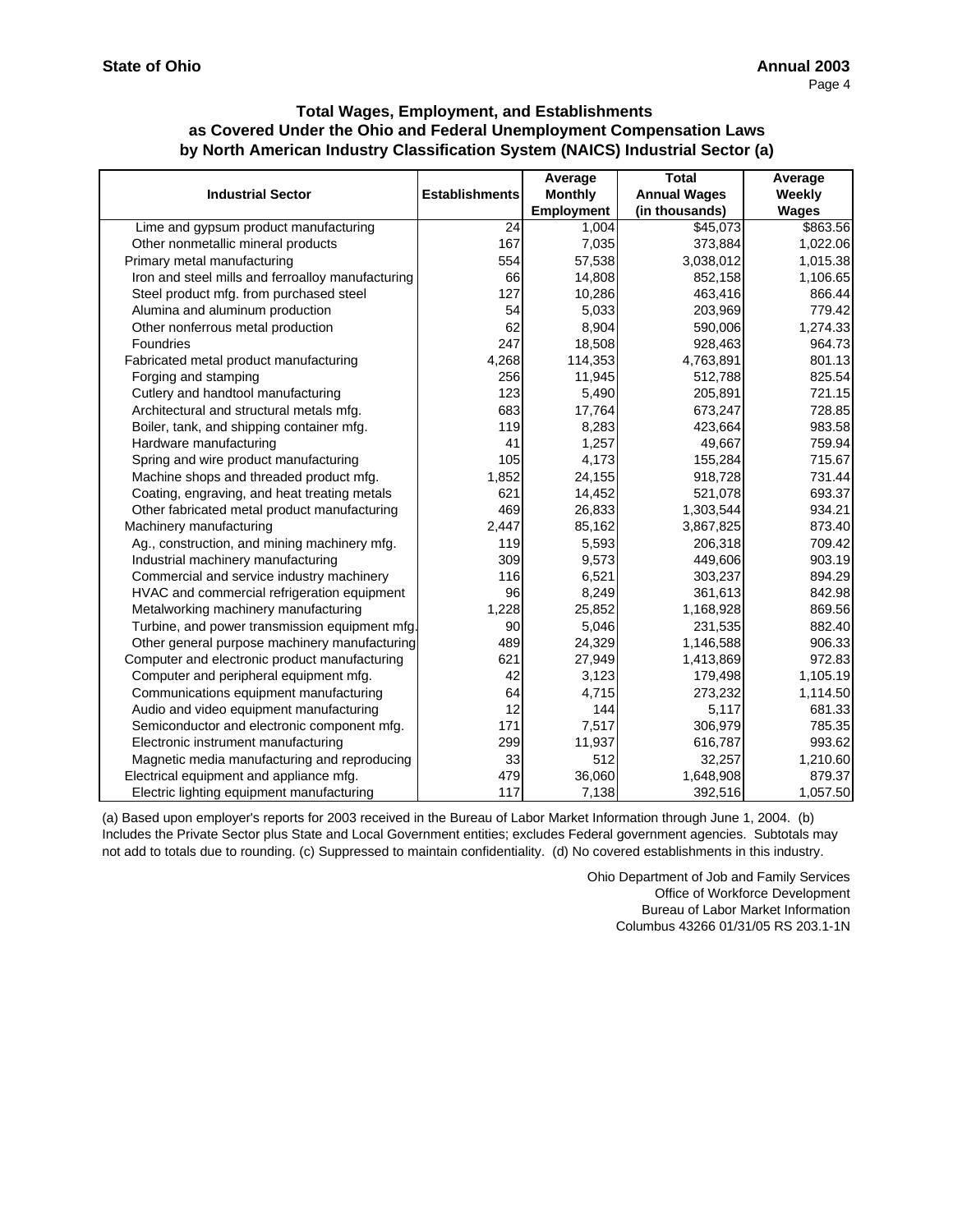|                                               |                       | Average           | <b>Total</b>        | Average      |
|-----------------------------------------------|-----------------------|-------------------|---------------------|--------------|
| <b>Industrial Sector</b>                      | <b>Establishments</b> | <b>Monthly</b>    | <b>Annual Wages</b> | Weekly       |
|                                               |                       | <b>Employment</b> | (in thousands)      | <b>Wages</b> |
| Household appliance manufacturing             | 37                    | 13,771            | \$562,885           | \$786.08     |
| Electrical equipment manufacturing            | 196                   | 9,679             | 467,261             | 928.38       |
| Other electrical equipment and component mfg. | 129                   | 5,472             | 226,245             | 795.06       |
| Transportation equipment manufacturing        | 904                   | 153,584           | 8,967,953           | 1,122.90     |
| Motor vehicle manufacturing                   | 28                    | 31,202            | 2,271,079           | 1,399.75     |
| Motor vehicle body and trailer manufacturing  | 100                   | 8,870             | 314,917             | 682.73       |
| Motor vehicle parts manufacturing             | 596                   | 96,193            | 5,186,910           | 1,036.96     |
| Aerospace product and parts manufacturing     | 119                   | 14,167            | 1,038,882           | 1,410.23     |
| Railroad rolling stock manufacturing          | 15                    | 540               | 17,933              | 638.94       |
| Ship and boat building                        | 17                    | 694               | 22,704              | 629.35       |
| Other transportation equipment manufacturing  | 31                    | 1,918             | 115,529             | 1,158.15     |
| Furniture and related product manufacturing   | 876                   | 22,804            | 747,540             | 630.40       |
| Household and institutional furniture mfg.    | 662                   | 16,777            | 536,106             | 614.50       |
| Office furniture and fixtures manufacturing   | 187                   | 4,898             | 171,053             | 671.58       |
| Other furniture related product manufacturing | 28                    | 1,129             | 40,381              | 688.13       |
| Miscellaneous manufacturing                   | 1,266                 | 28,404            | 1,021,884           | 691.87       |
| Medical equipment and supplies manufacturing  | 462                   | 11,421            | 447,521             | 753.52       |
| Other miscellaneous manufacturing             | 804                   | 16,983            | 574,363             | 650.38       |
| <b>Wholesale trade</b>                        | 22,627                | 235,242           | 11,123,108          | 909.31       |
| Merchant wholesalers, durable goods           | 10,941                | 128,256           | 5,985,246           | 897.42       |
| Motor vehicle and parts merchant wholesalers  | 933                   | 14,625            | 560,040             | 736.40       |
| Furniture and furnishing merchant wholesalers | 302                   | 2,796             | 121,100             | 832.87       |
| Lumber and const. supply merchant wholesalers | 740                   | 7,785             | 325,973             | 805.29       |
| Commercial equip. merchant wholesalers        | 2,104                 | 25,091            | 1,500,290           | 1,149.90     |
| Metal and mineral merchant wholesalers        | 605                   | 10,497            | 505,562             | 926.17       |
| Electric goods merchant wholesalers           | 1,057                 | 12,468            | 627,442             | 967.77       |
| Hardware and plumbing merchant wholesalers    | 814                   | 10,586            | 452,505             | 822.02       |
| Machinery and supply merchant wholesalers     | 3,252                 | 32,718            | 1,458,376           | 857.21       |
| Misc. durable goods merchant wholesalers      | 1,135                 | 11,691            | 433,959             | 713.85       |
| Merchant wholesalers, nondurable goods        | 4,865                 | 79,902            | 3,675,105           | 884.52       |
| Paper and paper product merchant wholesalers  | 593                   | 7,015             | 360,226             | 987.52       |
| Druggists' goods merchant wholesalers         | 324                   | 8,497             | 578,624             | 1,309.63     |
| Apparel and piece goods merchant wholesalers  | 238                   | 3,776             | 112,516             | 573.12       |
| Grocery and related product wholesalers       | 981                   | 25,441            | 1,005,684           | 760.17       |
| Farm product raw material merch. whls.        | 209                   | 2,842             | 88,737              | 600.46       |

(a) Based upon employer's reports for 2003 received in the Bureau of Labor Market Information through June 1, 2004. (b) Includes the Private Sector plus State and Local Government entities; excludes Federal government agencies. Subtotals may not add to totals due to rounding. (c) Suppressed to maintain confidentiality. (d) No covered establishments in this industry.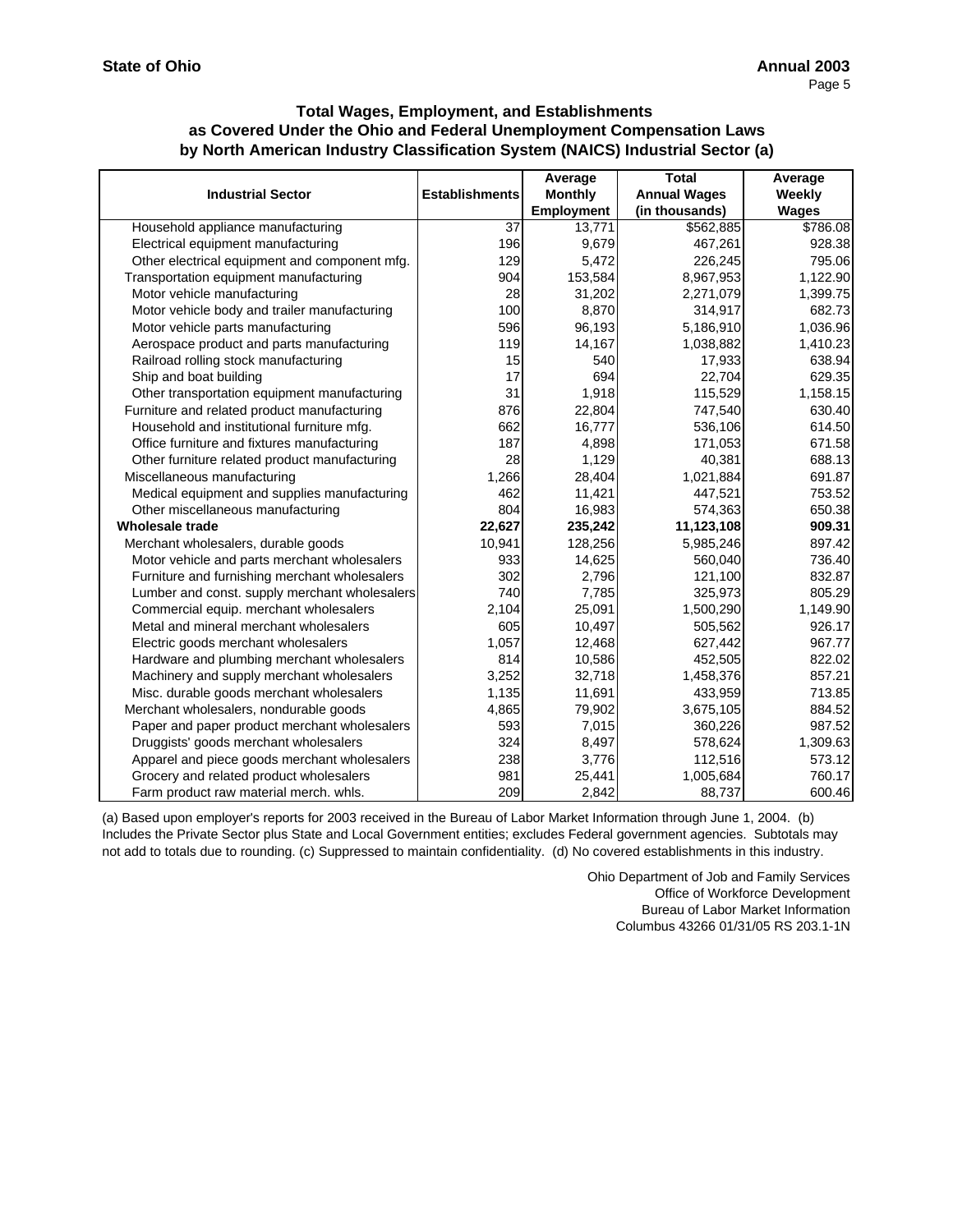|                                                |                       | Average        | <b>Total</b>        | Average      |
|------------------------------------------------|-----------------------|----------------|---------------------|--------------|
| <b>Industrial Sector</b>                       | <b>Establishments</b> | <b>Monthly</b> | <b>Annual Wages</b> | Weekly       |
|                                                |                       | Employment     | (in thousands)      | <b>Wages</b> |
| Chemical merchant wholesalers                  | 822                   | 8,466          | \$532,300           | \$1,209.19   |
| Petroleum merchant wholesalers                 | 340                   | 3,541          | 152,703             | 829.38       |
| Alcoholic beverage merchant wholesalers        | 117                   | 4,445          | 200,215             | 866.23       |
| Misc. nondurable goods merchant wholesalers    | 1,243                 | 15,881         | 644,100             | 779.98       |
| Electronic markets and agents and brokers      | 6,821                 | 27,084         | 1,462,757           | 1,038.62     |
| <b>Retail Trade</b>                            | 39,237                | 627,698        | 14,125,334          | 432.75       |
| Motor vehicle and parts dealers                | 4,668                 | 78,370         | 2,725,398           | 668.77       |
| Automobile dealers                             | 2,093                 | 51,889         | 2,006,143           | 743.50       |
| Other motor vehicle dealers                    | 517                   | 4,847          | 148,686             | 589.96       |
| Automotive parts, accessories, and tire stores | 2,059                 | 21,634         | 570,570             | 507.19       |
| Furniture and home furnishings stores          | 2,045                 | 19,663         | 541,776             | 529.87       |
| <b>Furniture stores</b>                        | 883                   | 11,089         | 327,597             | 568.12       |
| Home furnishings stores                        | 1,162                 | 8,574          | 214,178             | 480.40       |
| Electronics and appliance stores               | 2,051                 | 21,346         | 666,269             | 600.27       |
| Building material and garden supply stores     | 3,296                 | 49,078         | 1,253,786           | 491.29       |
| Building material and supplies dealers         | 2,541                 | 42,080         | 1,103,594           | 504.35       |
| Lawn and garden equipment and supplies stores  | 755                   | 6,998          | 150,193             | 412.71       |
| Food and beverage stores                       | 5,477                 | 113,090        | 2,033,063           | 345.71       |
| Grocery stores                                 | 3,379                 | 97,223         | 1,713,337           | 338.90       |
| Specialty food stores                          | 1,004                 | 9,616          | 214,394             | 428.77       |
| Beer, wine, and liquor stores                  | 1,093                 | 6,252          | 105,332             | 324.02       |
| Health and personal care stores                | 3,180                 | 48,547         | 1,310,659           | 519.19       |
| Gasoline stations                              | 3,883                 | 36,579         | 596,651             | 313.67       |
| Clothing and clothing accessories stores       | 4,089                 | 47,055         | 941,787             | 384.90       |
| Clothing stores                                | 2,276                 | 34,393         | 698,198             | 390.40       |
| Shoe stores                                    | 831                   | 5,704          | 86,078              | 290.19       |
| Jewelry, luggage, and leather goods stores     | 983                   | 6,958          | 157,512             | 435.35       |
| Sporting goods, hobby, book, and music stores  | 2,478                 | 27,239         | 484,326             | 341.94       |
| Sporting goods and musical instrument stores   | 1,710                 | 19,740         | 376,698             | 366.98       |
| Book, periodical, and music stores             | 768                   | 7,499          | 107,628             | 276.02       |
| General merchandise stores                     | 1,946                 | 124,792        | 2,149,032           | 331.17       |
| Department stores                              | 523                   | 74,312         | 1,314,838           | 340.25       |
| Other general merchandise stores               | 1,423                 | 50,480         | 834,194             | 317.79       |
| Miscellaneous store retailers                  | 4,967                 | 40,956         | 872,852             | 409.85       |
| <b>Florists</b>                                | 919                   | 5,289          | 71,450              | 259.81       |

(a) Based upon employer's reports for 2003 received in the Bureau of Labor Market Information through June 1, 2004. (b) Includes the Private Sector plus State and Local Government entities; excludes Federal government agencies. Subtotals may not add to totals due to rounding. (c) Suppressed to maintain confidentiality. (d) No covered establishments in this industry.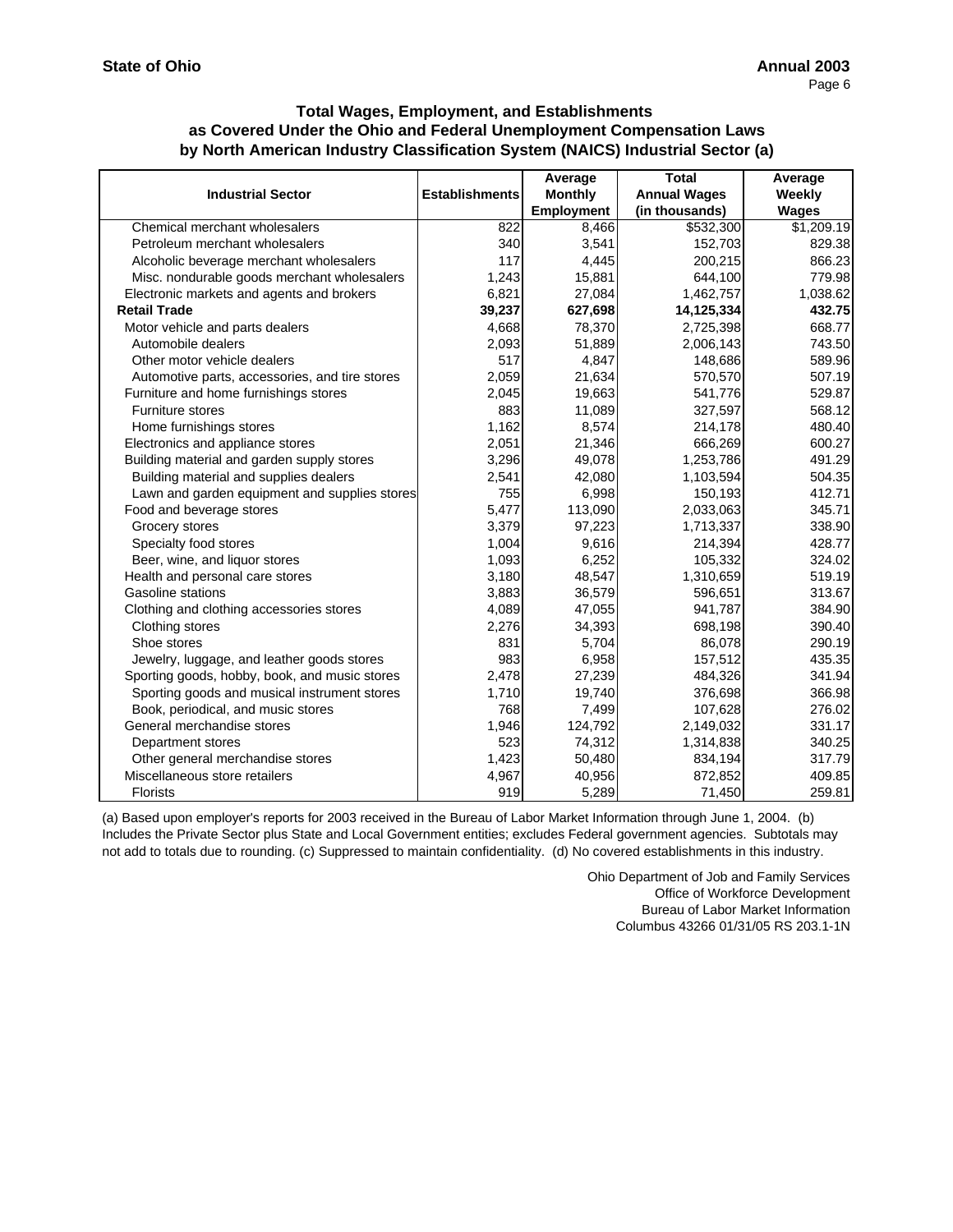|                                              |                       | Average           | <b>Total</b>        | Average      |
|----------------------------------------------|-----------------------|-------------------|---------------------|--------------|
| <b>Industrial Sector</b>                     | <b>Establishments</b> | <b>Monthly</b>    | <b>Annual Wages</b> | Weekly       |
|                                              |                       | <b>Employment</b> | (in thousands)      | <b>Wages</b> |
| Office supplies, stationery, and gift stores | 1,730                 | 18,016            | \$455,934           | \$486.67     |
| Used merchandise stores                      | 500                   | 4,452             | 75,201              | 324.83       |
| Other miscellaneous store retailers          | 1,818                 | 13,199            | 270,267             | 393.77       |
| Nonstore retailers                           | 1,159                 | 20,984            | 549,734             | 503.81       |
| Electronic shopping and mail-order houses    | 300                   | 8,029             | 230,082             | 551.06       |
| Vending machine operators                    | 344                   | 7,102             | 156,596             | 424.04       |
| Direct selling establishments                | 516                   | 5,852             | 163,057             | 535.81       |
| <b>Transportation and warehousing</b>        | 7,719                 | 152,185           | 5,452,440           | 689.00       |
| Air transportation                           | 145                   | 12,290            | 557,755             | 872.73       |
| Scheduled air transportation                 | 63                    | 8,480             | 350,046             | 793.79       |
| Nonscheduled air transportation              | 82                    | 3,810             | 207,709             | 1,048.42     |
| Rail transportation                          | (d)                   | (d)               | (d)                 | (d)          |
| Water transportation                         | 35                    | 1,210             | 73,907              | 1,174.54     |
| Sea, coastal, and Great Lakes transportation | 21                    | 642               | 44,582              | 1,336.31     |
| Inland water transportation                  | 14                    | 569               | 29,325              | 991.98       |
| Truck transportation                         | 4,791                 | 62,669            | 2,355,237           | 722.73       |
| General freight trucking                     | 3,113                 | 48,579            | 1,894,096           | 749.81       |
| Specialized freight trucking                 | 1,678                 | 14,090            | 461,141             | 629.40       |
| Transit and ground passenger transportation  | 357                   | 7,271             | 128,706             | 340.40       |
| Urban transit systems                        | (c)                   | (c)               | (c)                 | (c)          |
| Interurban and rural bus transportation      | (d)                   | (d)               | (d)                 | (d)          |
| Taxi and limousine service                   | 168                   | 1,218             | 17,902              | 282.67       |
| School and employee bus transportation       | 44                    | 2,947             | 50,302              | 328.29       |
| Charter bus industry                         | 55                    | 1,139             | 21,499              | 363.02       |
| Other ground passenger transportation        | 74                    | 1,444             | 25,792              | 343.56       |
| Pipeline transportation                      | 67                    | 917               | 57,715              | 1,210.04     |
| Pipeline transportation of crude oil         | 8                     | 348               | 22,292              | 1,233.06     |
| Pipeline transportation of natural gas       | 37                    | 346               | 20,113              | 1,116.83     |
| Other pipeline transportation                | 22                    | 223               | 15,310              | 1,318.77     |
| Scenic and sightseeing transportation        | 41                    | 324               | 6,575               | 389.98       |
| Scenic and sightseeing transportation, land  | 19                    | 219               | 4,750               | 417.23       |
| Scenic and sightseeing transportation, water | 18                    | 97                | 1,723               | 341.00       |
| Scenic and sightseeing transportation, other | 4                     | 8                 | 103                 | 242.31       |
| Support activities for transportation        | 1,249                 | 17,032            | 555,522             | 627.25       |
| Support activities for air transportation    | 152                   | 3,038             | 107,795             | 682.38       |

(a) Based upon employer's reports for 2003 received in the Bureau of Labor Market Information through June 1, 2004. (b) Includes the Private Sector plus State and Local Government entities; excludes Federal government agencies. Subtotals may not add to totals due to rounding. (c) Suppressed to maintain confidentiality. (d) No covered establishments in this industry.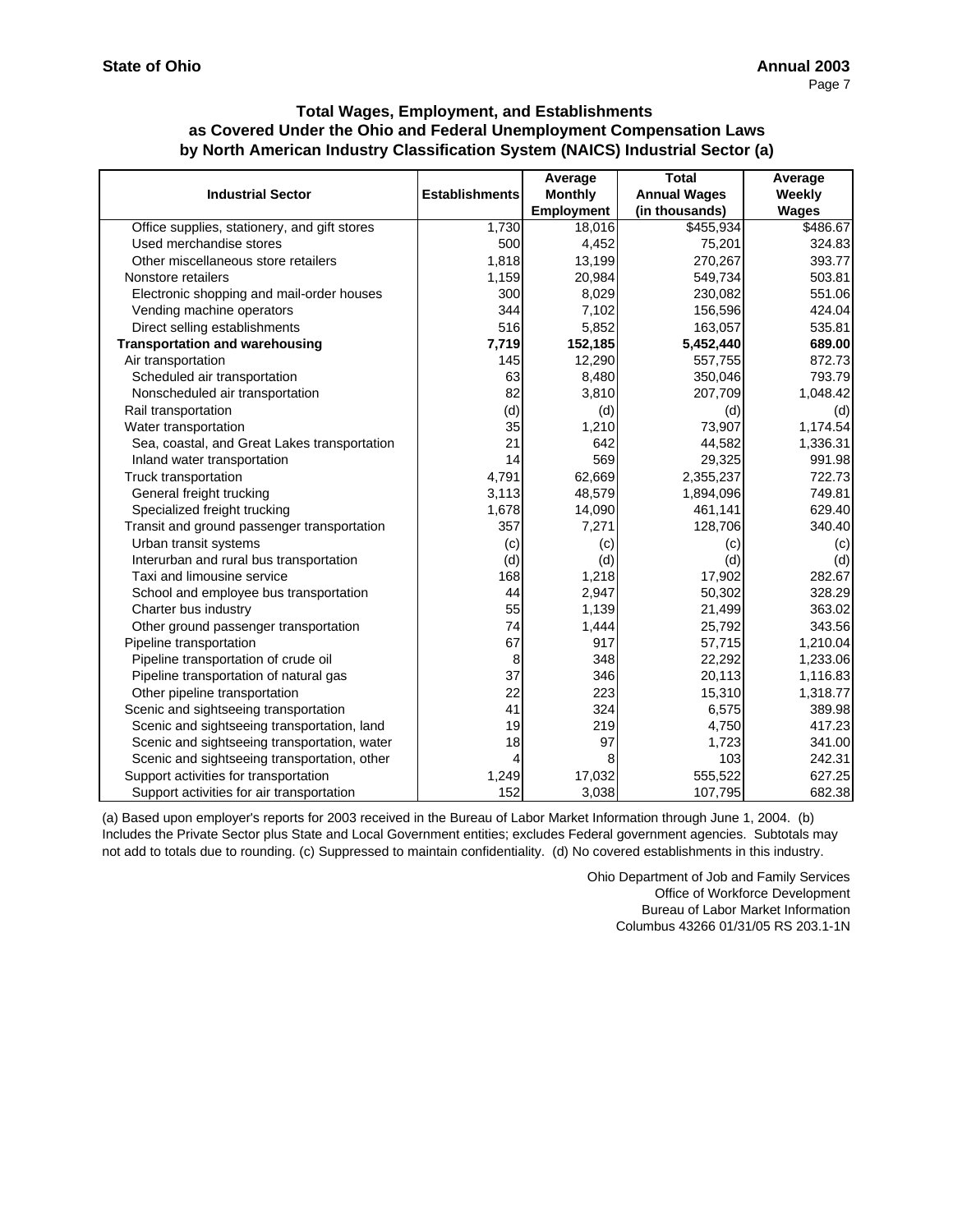|                                               |                       | Average           | <b>Total</b>        | Average  |
|-----------------------------------------------|-----------------------|-------------------|---------------------|----------|
| <b>Industrial Sector</b>                      | <b>Establishments</b> | <b>Monthly</b>    | <b>Annual Wages</b> | Weekly   |
|                                               |                       | <b>Employment</b> | (in thousands)      | Wages    |
| Support activities for rail transportation    | 39                    | 1,054             | \$23,309            | \$425.44 |
| Support activities for water transportation   | 49                    | 727               | 24,195              | 639.94   |
| Support activities for road transportation    | 379                   | 2,483             | 67,906              | 526.02   |
| Freight transportation arrangement            | 506                   | 7,783             | 284,159             | 702.12   |
| Other support activities for transportation   | 123                   | 1,948             | 48,158              | 475.52   |
| Postal service                                | (d)                   | (d)               | (d)                 | (d)      |
| Couriers and messengers                       | 484                   | 28,229            | 977,341             | 665.79   |
| Couriers                                      | 339                   | 27,243            | 955,557             | 674.54   |
| Local messengers and local delivery           | 145                   | 987               | 21,784              | 424.56   |
| Warehousing and storage                       | <b>536</b>            | 22,138            | 737,039             | 640.25   |
| <b>Information</b>                            | 4,224                 | 97,317            | 4,555,505           | 900.21   |
| Publishing industries, except Internet        | 965                   | 32,217            | 1,489,154           | 888.88   |
| Newspaper, book, and directory publishers     | 717                   | 28,955            | 1,252,010           | 831.52   |
| Software publishers                           | 248                   | 3,262             | 237,144             | 1,398.10 |
| Motion picture and sound recording industries | 534                   | 6,549             | 116,991             | 343.56   |
| Motion picture and video industries           | 477                   | 6,276             | 106,613             | 326.67   |
| Sound recording industries                    | 57                    | 273               | 10,378              | 732.17   |
| Broadcasting, except Internet                 | 266                   | 9,237             | 405,764             | 844.75   |
| Radio and television broadcasting             | 235                   | 8,658             | 384,292             | 853.58   |
| Cable and other subscription programming      | 31                    | 579               | 21,472              | 712.75   |
| Internet publishing and broadcasting          | 87                    | 3,733             | 239,702             | 1,234.79 |
| Telecommunications                            | 1,510                 | 33,500            | 1,713,023           | 983.35   |
| Wired telecommunications carriers             | 761                   | 18,487            | 1,050,116           | 1,092.38 |
| Wireless telecommunications carriers          | 279                   | 3,946             | 194,637             | 948.52   |
| Telecommunication resellers                   | 215                   | 4,138             | 180,364             | 838.31   |
| Satellite telecommunications                  | 32                    | 110               | 5,591               | 979.00   |
| Cable and other program distribution          | 193                   | 6,536             | 262,437             | 772.21   |
| Other telecommunications                      | 30                    | 285               | 19,878              | 1,343.27 |
| ISPs, search portals, and data processing     | 738                   | 10,582            | 549,666             | 998.94   |
| ISPs and web search portals                   | 410                   | 4,945             | 279,975             | 1,088.79 |
| Data processing and related services          | 328                   | 5,637             | 269,691             | 920.13   |
| Other information services                    | 125                   | 1,498             | 41,205              | 528.88   |
| <b>Finance and insurance</b>                  | 17,052                | 231,510           | 11,460,888          | 952.02   |
| Monetary authorities - Central Banks          | (d)                   | (d)               | (d)                 | (d)      |
| Credit intermediation and related activities  | 7,146                 | 118,089           | 5,189,874           | 845.17   |

(a) Based upon employer's reports for 2003 received in the Bureau of Labor Market Information through June 1, 2004. (b) Includes the Private Sector plus State and Local Government entities; excludes Federal government agencies. Subtotals may not add to totals due to rounding. (c) Suppressed to maintain confidentiality. (d) No covered establishments in this industry.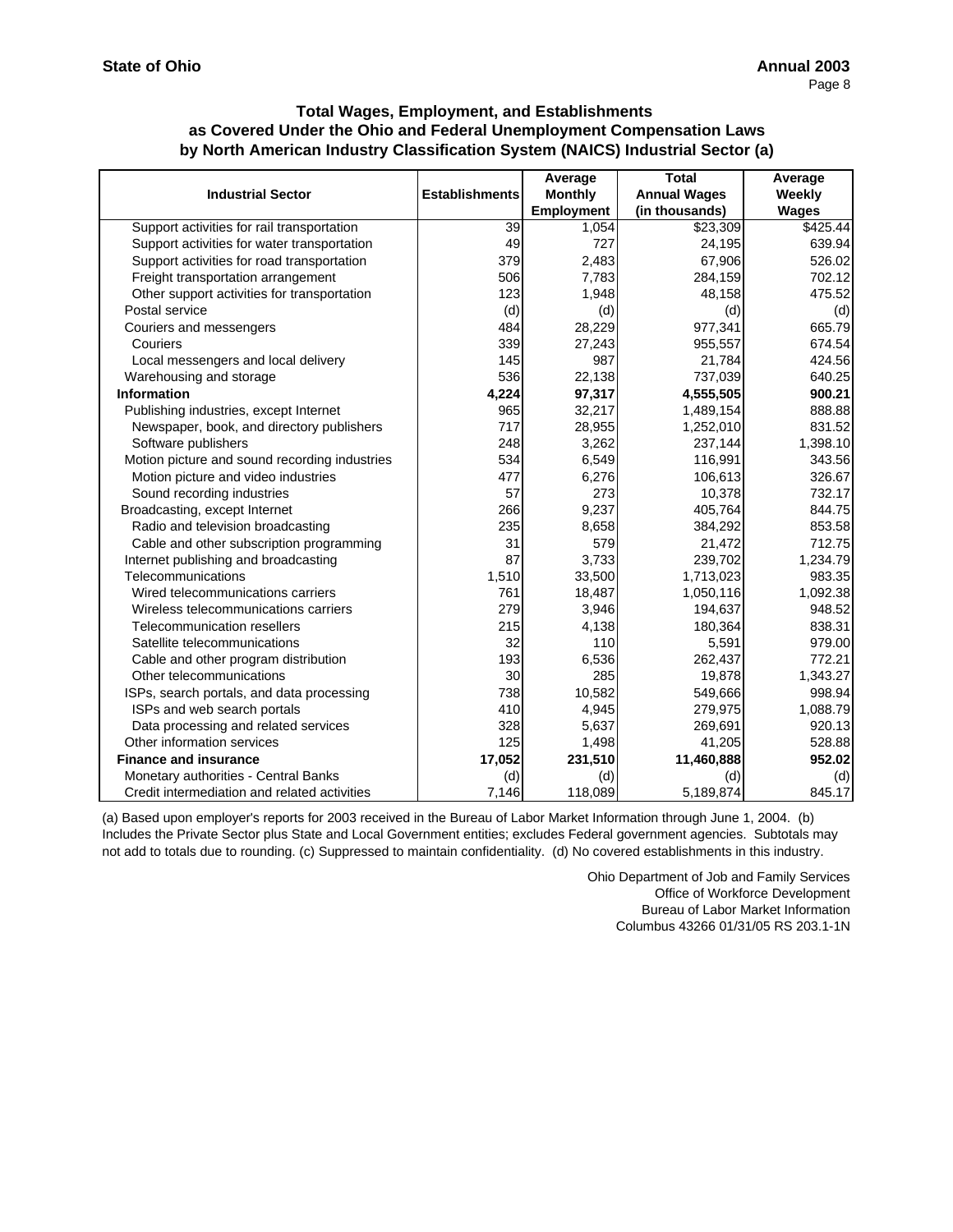|                                               |                       | Average        | <b>Total</b>        | Average  |
|-----------------------------------------------|-----------------------|----------------|---------------------|----------|
| <b>Industrial Sector</b>                      | <b>Establishments</b> | <b>Monthly</b> | <b>Annual Wages</b> | Weekly   |
|                                               |                       | Employment     | (in thousands)      | Wages    |
| Depository credit intermediation              | 4,065                 | 76,001         | \$3,202,885         | \$810.44 |
| Nondepository credit intermediation           | 1,872                 | 29,878         | 1,490,656           | 959.44   |
| Activities related to credit intermediation   | 1,209                 | 12,210         | 496,333             | 781.71   |
| Securities, commodity contracts, investments  | 2,603                 | 16,590         | 1,423,036           | 1,649.60 |
| Securities and commodity contracts brokerages | 1,394                 | 11,528         | 1,015,888           | 1,694.65 |
| Securities and commodity exchanges            | 9                     | 6              | 939                 | 2,815.27 |
| Other financial investment activities         | 1,200                 | 5,055          | 406,209             | 1,545.37 |
| Insurance carriers and related activities     | 7,163                 | 94,903         | 4,753,449           | 963.21   |
| Insurance carriers                            | 1,551                 | 62,913         | 3,367,746           | 1,029.44 |
| Insurance agencies, brokerages, and related   | 5,612                 | 31,991         | 1,385,703           | 833.00   |
| Funds, trusts, and other financial vehicles   | (c)                   | (c)            | (c)                 | (c)      |
| Insurance and employee benefit funds          | 63                    | 587            | 18,241              | 597.58   |
| Other investment pools and funds              | (c)                   | (c)            | (c)                 | (c)      |
| Real estate and rental and leasing            | 10,351                | 70,198         | 2,059,825           | 564.29   |
| Real estate                                   | 7,819                 | 45,969         | 1,382,263           | 578.25   |
| Lessors of real estate                        | 3,460                 | 22,462         | 576,674             | 493.71   |
| Offices of real estate agents and brokers     | 2,055                 | 8,391          | 316,172             | 724.65   |
| Activities related to real estate             | 2,304                 | 15,117         | 489,416             | 622.62   |
| Rental and leasing services                   | 2,437                 | 23,575         | 644,394             | 525.63   |
| Automotive equipment rental and leasing       | 589                   | 7,303          | 237,575             | 625.60   |
| Consumer goods rental                         | 1,294                 | 11,393         | 226,023             | 381.52   |
| General rental centers                        | 275                   | 2,010          | 60,844              | 582.27   |
| Machinery and equipment rental and leasing    | 279                   | 2,870          | 119,952             | 803.85   |
| Lessors of nonfinancial intangible assets     | 96                    | 654            | 33,169              | 975.85   |
| <b>Professional and technical services</b>    | 28,653                | 226,357        | 11,182,505          | 950.04   |
| Professional and technical services           | 28,653                | 226,357        | 11,182,505          | 950.04   |
| Legal services                                | 5,987                 | 38,927         | 1,956,182           | 966.38   |
| Accounting and bookkeeping services           | 4,277                 | 31,331         | 1,328,189           | 815.23   |
| Architectural and engineering services        | 3,738                 | 40,699         | 2,091,193           | 988.13   |
| Specialized design services                   | 1,047                 | 4,570          | 195,902             | 824.33   |
| Computer systems design and related services  | 4,652                 | 38,976         | 2,451,918           | 1,209.79 |
| Management and technical consulting services  | 4,487                 | 23,358         | 1,226,733           | 1,009.98 |
| Scientific research and development services  | 594                   | 12,893         | 838,311             | 1,250.40 |
| Advertising and related services              | 1,626                 | 14,508         | 576,809             | 764.56   |
| Other professional and technical services     | 2,246                 | 21,095         | 517,267             | 471.56   |

(a) Based upon employer's reports for 2003 received in the Bureau of Labor Market Information through June 1, 2004. (b) Includes the Private Sector plus State and Local Government entities; excludes Federal government agencies. Subtotals may not add to totals due to rounding. (c) Suppressed to maintain confidentiality. (d) No covered establishments in this industry.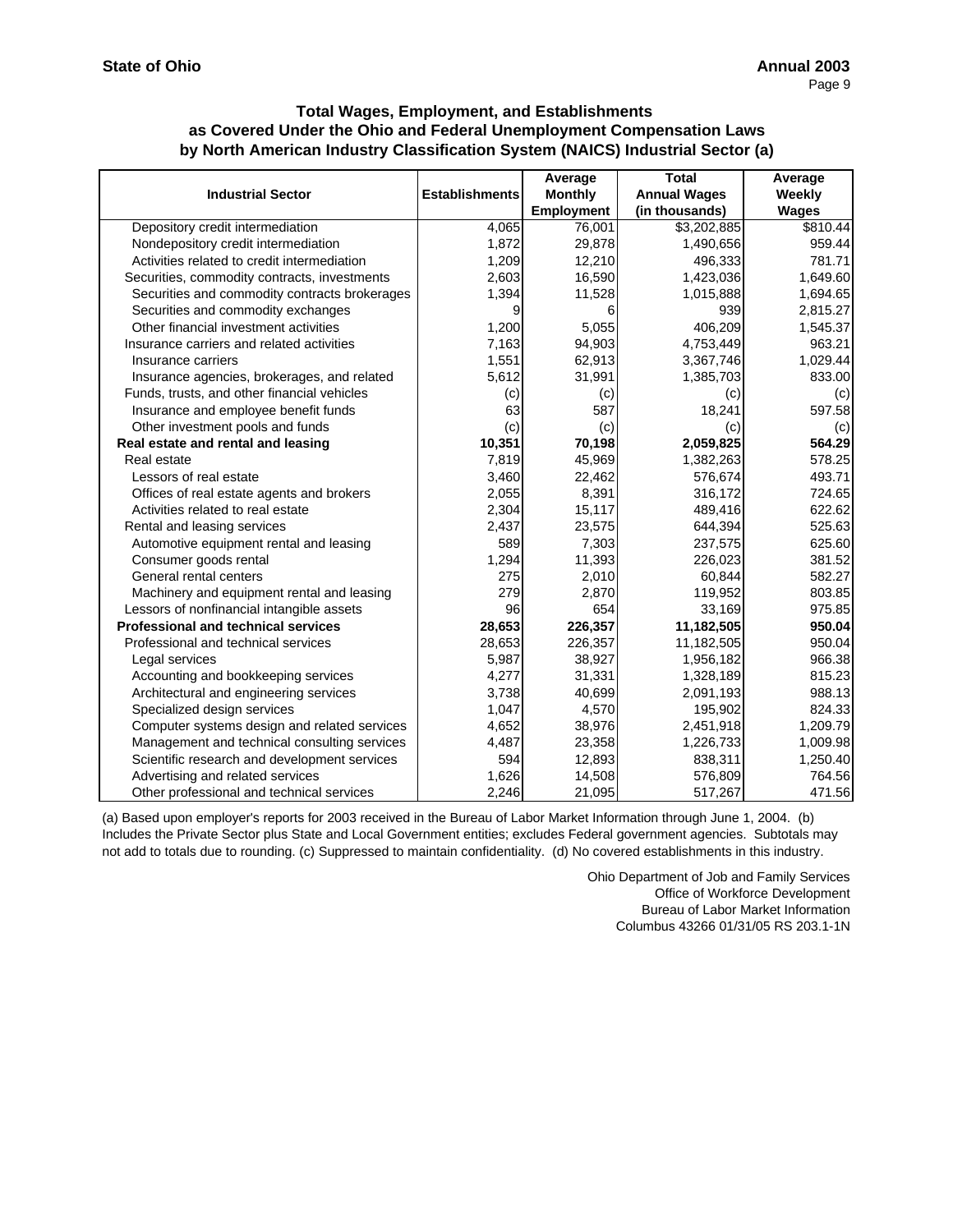|                                             |                       | Average           | <b>Total</b>        | Average      |
|---------------------------------------------|-----------------------|-------------------|---------------------|--------------|
| <b>Industrial Sector</b>                    | <b>Establishments</b> | <b>Monthly</b>    | <b>Annual Wages</b> | Weekly       |
|                                             |                       | <b>Employment</b> | (in thousands)      | <b>Wages</b> |
| Management of companies and enterprises     | 1,207                 | 87,899            | \$6,083,984         | \$1,331.08   |
| Management of companies and enterprises     | 1,207                 | 87,899            | 6,083,984           | 1,331.08     |
| <b>Administrative and waste services</b>    | 15,777                | 295,522           | 6,852,773           | 445.94       |
| Administrative and support services         | 14,868                | 282,022           | 6,312,792           | 430.46       |
| Office administrative services              | 1,282                 | 13,368            | 648,662             | 933.13       |
| Facilities support services                 | 54                    | 2,107             | 64,817              | 591.62       |
| <b>Employment services</b>                  | 2,382                 | 130,443           | 2,417,977           | 356.48       |
| <b>Business support services</b>            | 1,246                 | 29,722            | 848,885             | 549.25       |
| Travel arrangement and reservation services | 848                   | 5.119             | 131,568             | 494.27       |
| Investigation and security services         | 808                   | 22,076            | 423,647             | 369.06       |
| Services to buildings and dwellings         | 7,477                 | 63,325            | 1,161,159           | 352.63       |
| Other support services                      | 771                   | 15,862            | 616,076             | 746.90       |
| Waste management and remediation services   | 909                   | 13,499            | 539,982             | 769.25       |
| Waste collection                            | 324                   | 3,711             | 125,969             | 652.85       |
| Waste treatment and disposal                | 226                   | 6,123             | 270,751             | 850.31       |
| Remediation and other waste services        | 359                   | 3,665             | 143,262             | 751.67       |
| <b>Educational services</b>                 | 2,387                 | 78,533            | 2,191,395           | 536.62       |
| <b>Educational services</b>                 | 2,387                 | 78,533            | 2,191,395           | 536.62       |
| Elementary and secondary schools            | 572                   | 33,439            | 763,420             | 439.04       |
| Junior colleges                             | 20                    | 890               | 29,653              | 640.54       |
| Colleges and universities                   | 97                    | 30,348            | 1,101,570           | 698.04       |
| Business, computer, and management training | 326                   | 2,357             | 77,135              | 629.23       |
| Technical and trade schools                 | 273                   | 2,956             | 79,671              | 518.27       |
| Other schools and instruction               | 904                   | 7,222             | 102,061             | 271.75       |
| Educational support services                | 195                   | 1,319             | 37,885              | 552.31       |
| <b>Health care and social assistance</b>    | 24,562                | 637,563           | 21,323,636          | 643.19       |
| Ambulatory health care services             | 17,628                | 203,774           | 8,851,097           | 835.31       |
| Offices of physicians                       | 7,118                 | 81,728            | 5,124,492           | 1,205.81     |
| Offices of dentists                         | 4,211                 | 28,795            | 1,092,427           | 729.58       |
| Offices of other health practitioners       | 4,087                 | 23,181            | 679,308             | 563.56       |
| Outpatient care centers                     | 720                   | 20,926            | 736,545             | 676.87       |
| Medical and diagnostic laboratories         | 423                   | 5,821             | 223,558             | 738.58       |
| Home health care services                   | 754                   | 33,595            | 735,317             | 420.92       |
| Other ambulatory health care services       | 314                   | 9,728             | 259,450             | 512.88       |
| Hospitals                                   | 221                   | 211,670           | 7,775,848           | 706.46       |

(a) Based upon employer's reports for 2003 received in the Bureau of Labor Market Information through June 1, 2004. (b) Includes the Private Sector plus State and Local Government entities; excludes Federal government agencies. Subtotals may not add to totals due to rounding. (c) Suppressed to maintain confidentiality. (d) No covered establishments in this industry.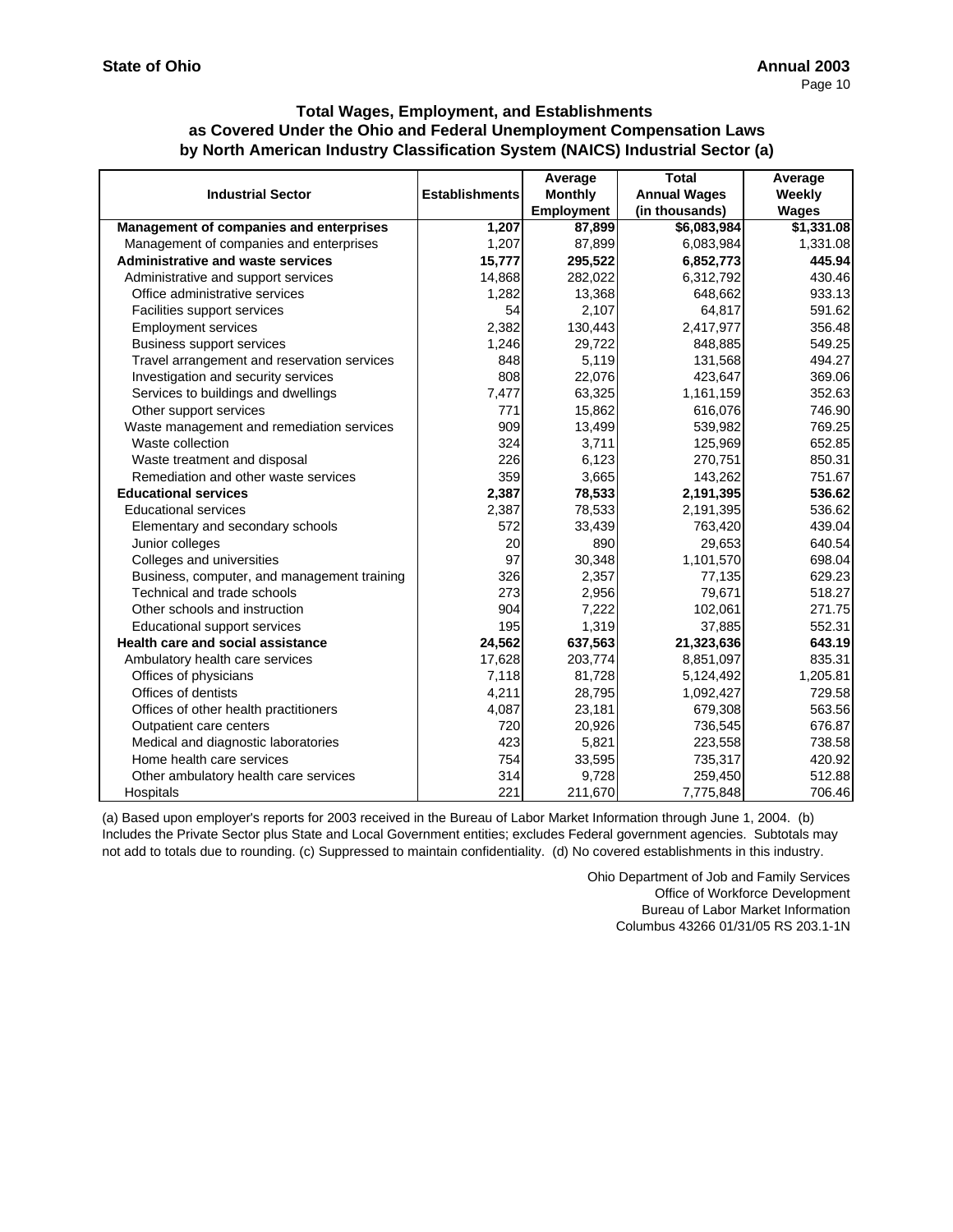|                                              |                       | Average           | <b>Total</b>        | Average      |
|----------------------------------------------|-----------------------|-------------------|---------------------|--------------|
| <b>Industrial Sector</b>                     | <b>Establishments</b> | <b>Monthly</b>    | <b>Annual Wages</b> | Weekly       |
|                                              |                       | <b>Employment</b> | (in thousands)      | <b>Wages</b> |
| General medical and surgical hospitals       | 194                   | 209, 183          | \$7,691,071         | \$707.06     |
| Psychiatric and substance abuse hospitals    | 11                    | 1,151             | 38,568              | 644.19       |
| Other hospitals                              | 17                    | 1,336             | 46,210              | 665.40       |
| Nursing and residential care facilities      | 2,940                 | 156,599           | 3,464,872           | 425.50       |
| Nursing care facilities                      | 994                   | 103,481           | 2,342,968           | 435.42       |
| Residential mental health facilities         | 1,061                 | 22,013            | 468,026             | 408.87       |
| Community care facilities for the elderly    | 570                   | 25,521            | 526,054             | 396.40       |
| Other residential care facilities            | 315                   | 5,585             | 127,824             | 440.17       |
| Social assistance                            | 3,773                 | 65,519            | 1,231,819           | 361.56       |
| Individual and family services               | 1,188                 | 26,321            | 561,807             | 410.48       |
| Emergency and other relief services          | 329                   | 4,922             | 109,487             | 427.79       |
| Vocational rehabilitation service            | 309                   | 9,033             | 177,061             | 376.96       |
| Child day care services                      | 1,948                 | 25,244            | 383,464             | 292.12       |
| Arts, entertainment, and recreation          | 3,842                 | 68,480            | 1,550,844           | 435.52       |
| Performing arts and spectator sports         | 916                   | 13,862            | 717,995             | 996.06       |
| Performing arts companies                    | 201                   | 3,423             | 84,073              | 472.29       |
| Spectator sports                             | 211                   | 5,197             | 453,959             | 1,679.94     |
| Promoters of performing arts and sports      | 205                   | 4,068             | 147,692             | 698.27       |
| Agents and managers for public figures       | 57                    | 233               | 8,562               | 705.40       |
| Independent artists, writers, and performers | 242                   | 942               | 23,709              | 484.27       |
| Museums, historical sites, zoos, and parks   | 177                   | 6,166             | 145,103             | 452.60       |
| Amusements, gambling, and recreation         | 2,749                 | 48,452            | 687,745             | 272.96       |
| Amusement parks and arcades                  | 84                    | 5,479             | 95,415              | 334.90       |
| Gambling industries                          | 23                    | 137               | 2,698               | 378.71       |
| Other amusement and recreation industries    | 2,642                 | 42,837            | 589,633             | 264.71       |
| <b>Accommodation and food services</b>       | 21,709                | 419,321           | 4,818,894           | 221.00       |
| Accommodation                                | 1,581                 | 34,680            | 553,026             | 306.67       |
| Traveler accommodation                       | 1,324                 | 33,029            | 530,731             | 309.00       |
| RV parks and recreational camps              | 204                   | 1,353             | 17,687              | 251.33       |
| Rooming and boarding houses                  | 54                    | 297               | 4,609               | 298.25       |
| Food services and drinking places            | 20,128                | 384,641           | 4,265,868           | 213.29       |
| <b>Full-service restaurants</b>              | 6,183                 | 171,442           | 2,020,542           | 226.65       |
| Limited-service eating places                | 9,563                 | 178,685           | 1,845,938           | 198.67       |
| Special food services                        | 885                   | 14,413            | 191,678             | 255.75       |
| Drinking places, alcoholic beverages         | 3,498                 | 20,101            | 207,710             | 198.71       |

(a) Based upon employer's reports for 2003 received in the Bureau of Labor Market Information through June 1, 2004. (b) Includes the Private Sector plus State and Local Government entities; excludes Federal government agencies. Subtotals may not add to totals due to rounding. (c) Suppressed to maintain confidentiality. (d) No covered establishments in this industry.